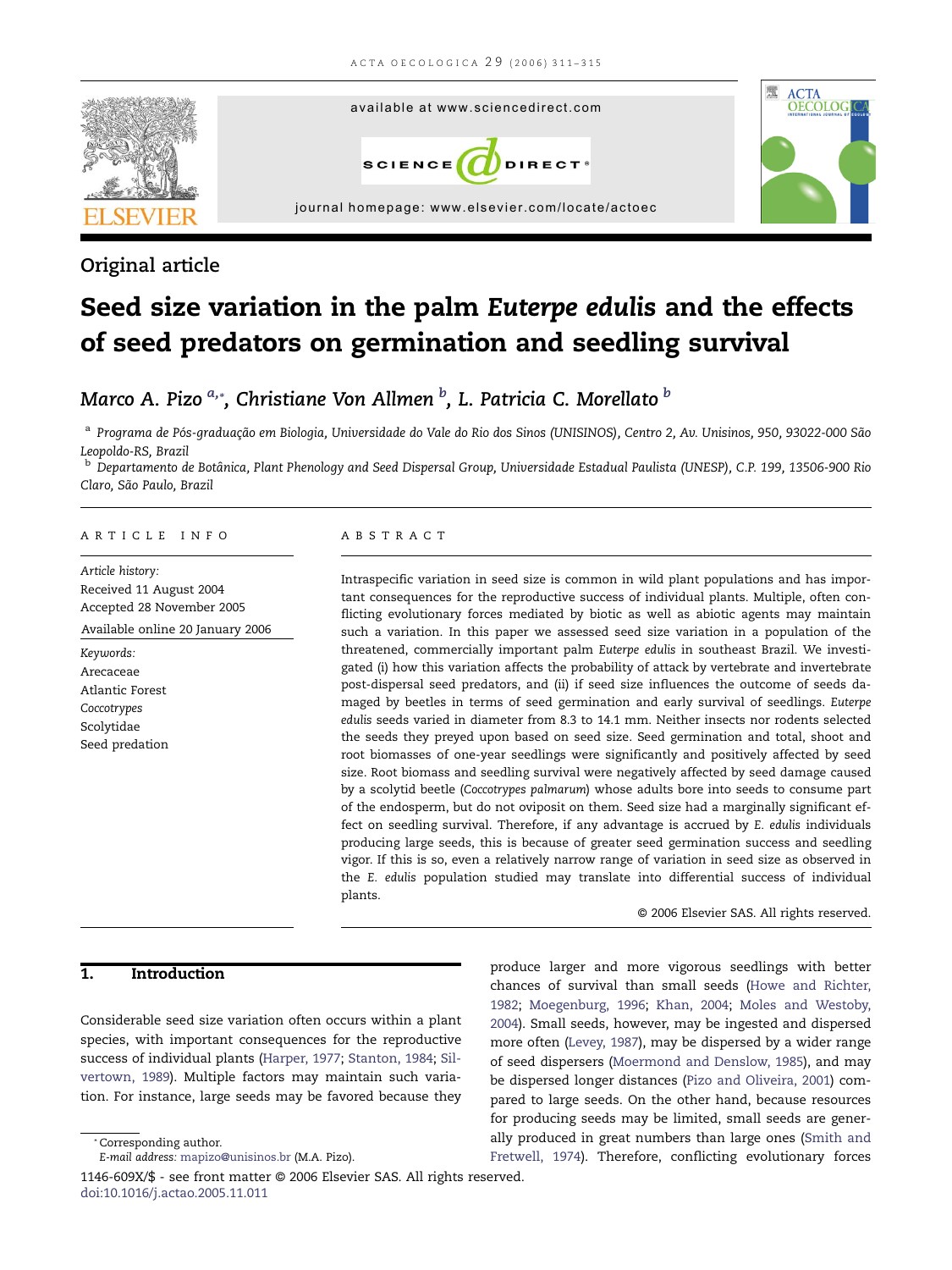mediated by biotic as well as abiotic agents potentially act upon plants to produce the seed size distributions observed in natural plant populations [\(Harper, 1977](#page-4-0); [Foster, 1986\)](#page-4-0).

Seed predators, either vertebrates or invertebrates, may be among the most important selection agents acting on seed size because they may choose large seeds that offer a better cost-benefit balance [\(Janzen, 1969;](#page-4-0) [Ernst et al., 1989](#page-3-0); [Moegenburg, 1996](#page-4-0); [Brewer, 2001](#page-3-0)). These so-called seed predators may not always cause seed death, however, but instead may act as parasites [\(Hulme, 1998\)](#page-4-0). Some seed species, including both tropical ([Dalling et al., 1997](#page-3-0); [Harms and Dalling,](#page-4-0) [1997;](#page-4-0) [Mack, 1998;](#page-4-0) [Dalling and Harms, 1999\)](#page-3-0) and temperate species [\(Ollerton and Lack, 1996\)](#page-4-0), are able to germinate and produce healthy seedlings despite some degree of damage (that may reach 80%) of their cotyledonary tissue ([Mack,](#page-4-0) [1998\)](#page-4-0). Some seeds even have enhanced germination after damage [\(Karban and Lowenberg, 1992](#page-4-0)), and, in an extreme example of such relationship, insects boring into hard seeds with impermeable seed coats act as scarification agents and are essential to seed germination [\(Takakura, 2002\)](#page-4-0). The outcome of the interaction, i.e. whether the seed is able to sustain a given level of cotyledonary damage, may depend on seed size. Artificially cutting portions of the cotyledon of several seed species (ranging in size from 4 to 180 g) from a forest in Papua New Guinea, [Mack \(1998\)](#page-4-0) found that larger seeds are more likely to survive after damage. Similarly, [Harms and](#page-4-0) [Dalling \(1997\)](#page-4-0) observed that only seeds larger than 5 g were able to produce seedlings that resprout after simulated herbivory (see also [Khan, 2004\)](#page-4-0). This led to the development of the hypotheses that large seed sizes observed in many tropical tree species is an adaptation to resist herbivory ([Mack,](#page-4-0) [1998\)](#page-4-0).

In the present paper we assessed seed size variation in a population of the palm species Euterpe edulis Martius in southeast Brazil, and investigated how this variation affects the probability of attack by rodent and scolytid-beetle postdispersal seed predators. Under greenhouse conditions, we investigated whether seed size affects the ability of beetledamaged seeds to germinate and their seedlings survive. Our ultimate goal was to identify factors likely responsible for the maintenance of seed size variation we observed in the E. edulis population.

## 2. Study site and species

The study took place in the lowland Atlantic Forest (Saibadela Research Station; 24°14′S, 48°04′W; 70 m asl) of the Parque Estadual Intervales (PEI), a 49,000-ha reserve located in São Paulo state, south-east Brazil (see description of the site in [Almeida-Scabbia, 1996;](#page-3-0) [Guilherme et al., 2004\)](#page-4-0). Annual rainfall is around of 4000 mm. Although there is not a really dry period, a cooler and less humid season occurs between May and September, and a warm, very wet season between November and April. The vegetation is predominantly evergreen old-growth forest (sensu [Clark, 1996](#page-3-0)); the understory is open and the canopy is 25–30 m tall. Saibadela Station has a dense population of E. edulis (255.6 plants [dbh > 5 cm] ha<sup>-1</sup>; [Almeida-Scabbia, 1996](#page-3-0)), which produces thousands of fruits annually ([Galetti, 1996](#page-4-0); [Von Allmen et al., 2004\)](#page-4-0). Fruits

are eaten by a variety of animals, including birds and mammals, which disperse the seeds ([Galetti et al., 1999\)](#page-4-0). Fruit maturation in the study site generally extends from April to September, peaking in June-July ([Galetti et al., 1999](#page-4-0)).

Euterpe edulis fruits are globose drupes containing a single rounded seed which averages 12 mm in diameter (see below). Post-dispersal predation of E. edulis seeds at Saibadela is by a scolytid beetle (Coccotrypes palmarum Eggers 1933, Scolytidae), and rodents ([Pizo and Simão, 2001](#page-4-0); [Von Allmen et al., 2004](#page-4-0)). Adults of C. palmarum bore into seeds to consume part of the endosperm, but do not oviposit on them. It is the predominant insect predator of E. edulis seeds at the study site, being present in 96.6% of 268 insect-attacked seeds collected from the forest floor; the remainder were infested by larvae of an unidentified insect [\(Pizo and Simão, 2001\)](#page-4-0). Although up to four entrance holes could be found in a single seed, thus denoting multiple infestations, 75% of 509 insect-attacked seeds had only one hole (M.A. Pizo, unpublished data). Feeding trials with captive rodents performed at the study site showed that rodent species larger than 70 g, which includes the locally most abundant species (Nectomys squamipes and Oryzomys intermedius), consume and totally destroy E. edulis seeds ([Vieira et al., 2003\)](#page-4-0).

#### 3. Methods

To assess seed size variation in the E. edulis population we collected 136–515 ripe fruits from each of 10 individual palms and removed the thin mesocarp that covers the seed. For each seed we measured the diameter with a caliper to the nearest 0.01 mm. We used the seed diameter to categorize seed size because it could be easily and accurately measured under field conditions, and was highly correlated with seed weight (Pearson correlation on log-transformed data:  $r = 0.94$ ,  $n = 52$ ,  $P < 0.001$ ). We then investigated the influence of seed size on the probability of predation by insects and rodents using the extremes of the size distribution. Small seeds were < 11 mm in diameter (24.7% of the 2364 seeds measured), whereas large seeds were those with a diameter  $> 13$  mm (12.8% of the seeds).

In May 2001 seed groups consisting of three large and three small seeds were placed at each of 62 experimental stations arranged linearly 2–3 m off-trail along 1-m-wide trails that crossed the study site. Stations were marked with wooden stakes, and were set at least 50 m from each other. The number of seeds removed by rodents and/or preyed upon by insects was checked one month later. After one month seeds usually began to germinate. The high abundance of rodents ([Vieira, 1999\)](#page-4-0) coupled with the general low abundance of other seed-eating vertebrates at the study site makes rodents the most likely seed removers. We considered seeds not found within 30 cm of their original position or seeds found but cracked to have been preyed upon by rodents. Available evidence indicates that rodents do not act as secondary dispersers of E. edulis seeds [\(Voltolini, 2004\)](#page-4-0). Insect predation was indicated by the typical entrance hole left by adult beetles boring into the seeds. With this procedure, it is possible that we have underestimated insect predation if insect-infested seeds were removed by rodents prior to our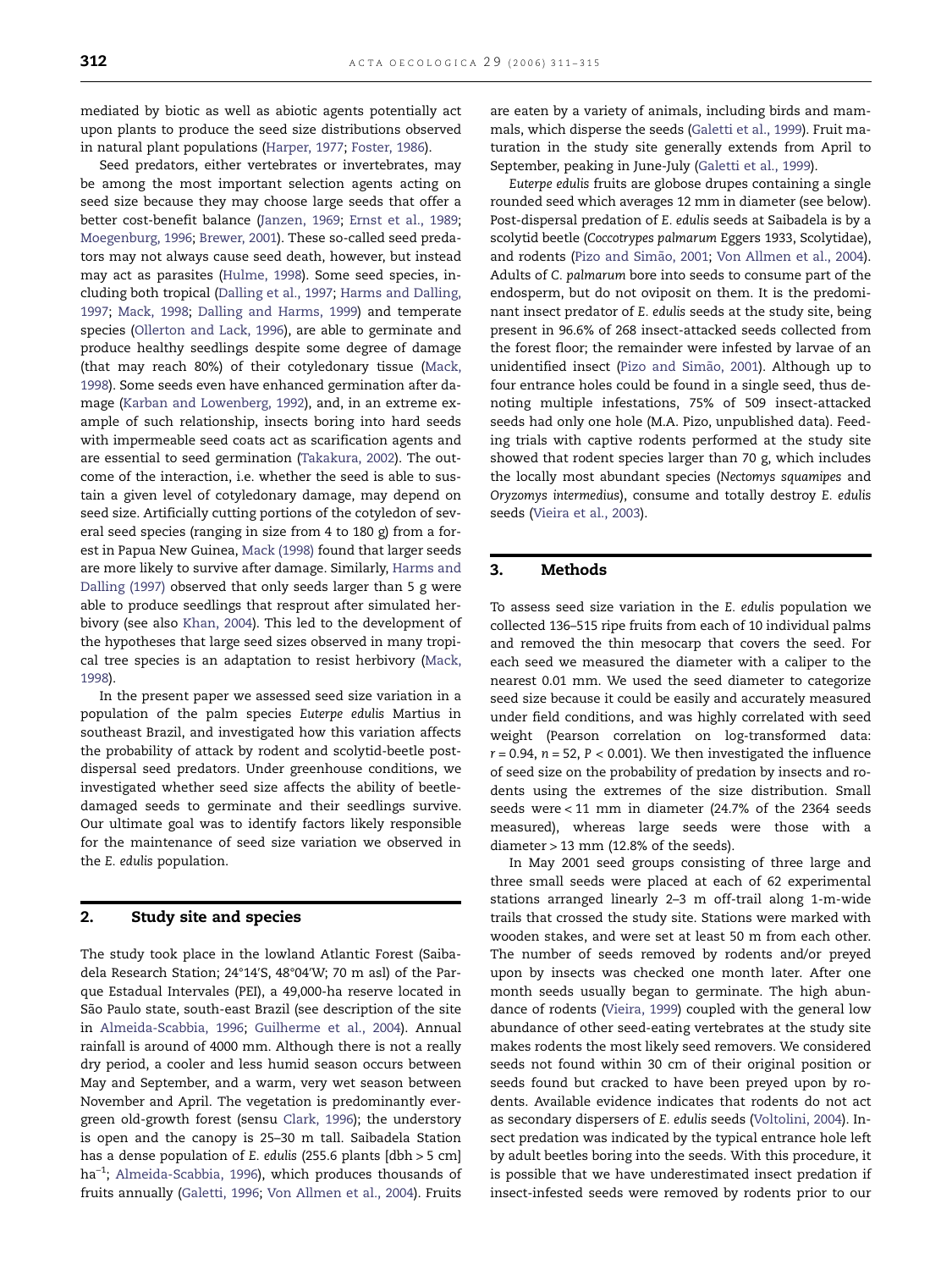<span id="page-2-0"></span>censuses. However, we have no information if rodents avoid or not insect-infested seeds [\(Silvius, 2002\)](#page-4-0).

In June 2001, 100 intact seeds of each extreme size category (small and large), and 34 seeds damaged by C. palmarum (i.e. with the entrance hole left by this insect) of each size category were collected from the floor of the study site and placed to germinate in a greenhouse. Each seed was placed in an individual plastic tube  $(3 \times 12 \text{ cm})$ filled with a sterilized, porous mineral (vermiculite). Seeds were watered daily, and checked periodically for 2 months for the protrusion of the radicle indicating germination. Seeds that had not germinated after this period showed clear signs of decay. After 5 months, the resulting seedlings were transplanted into plastic bags (10 cm wide × 15 cm tall) filled with soil (horticultural mixture) and kept in the same greenhouse for 7 months. After this 1-year period, the surviving seedlings (including roots) were harvested, washed, and dried for 72 h in an oven at 50 °C. We weighed separately the belowground and aboveground parts of each seedling to the nearest 0.01 g.

The Wilcoxon paired test [\(Zar, 1996\)](#page-4-0) applied to the proportions of seeds preyed upon by rodents and insects was used to check for the influence of seed size upon seed choice by predators. We cross-classified all germinated seeds and surviving seedlings by seed size (small  $\times$  large) and damage (intact × damaged) categories. We performed log-linear analysis on the resulting two-way frequency table to examine whether seed size and seed damage (design variables) affected seed germination and seedling survival (response variables). The significance of each design variable and their interactions were assessed with Maximum Likelihood Chisquare relative to the model to which it was added (Test of Marginal Association; [Statsoft Inc., 1996\)](#page-4-0). The effects of seed size and damage upon the total seedling biomass as well as its component parts, shoot and root biomasses, were tested using a two-way ANOVA design applied to log-transformed data. All statistical tests were performed using STATISTICA version 5.5 ([Statsoft Inc., 1996](#page-4-0)).

# 4. Results

Mean seed diameter ( $\pm$  S.D.) was 11.7  $\pm$  1.1 mm, ranging from 8.3–14.1 mm ( $n = 2364$ ; Fig. 1). The within-plant coefficient of variation (C.V.) ranged from 2.1% to 6.3%. Although individual palms differed from one another in mean seed size  $(F_{9, 2354})$  $= 1544.59$ ,  $P < 0.001$ ), the difference was of low magnitude (C.V. = 9.0%). Further, seed size did not affect the probability of attack by seed predators. Insect attacks were detected in 18.3% and 17.7% of small and large seeds, respectively, yielding a non-significant difference  $(T = 169.00, P = 0.87)$ . Similarly, no significant difference was detected for seed size selection by rodents  $(T = 74.5, P = 0.63)$ , which removed or consumed without moving a total of 26.3% and 24.7% of the small and large seeds, respectively.

Seed germination was, however, significantly affected by seed size, with large seeds having a greater germination success than small seeds ( $\chi^2$  = 5.90, df = 1, P = 0.01). Seed damage and the interaction between seed size and damage had no effects on germination  $\chi^2 = 0.12$ , df = 1, P = 0.72, and



Fig. 1 – Frequency distribution of seed diameter in Euterpe edulis. The distribution was based on 2364 individually measured seeds gathered from 10 different plants of the studied population.

 $\chi^2$  = 0.00, df = 1, P = 1.00, respectively; Table 1). Seedling survival, in contrast, was strongly affected by seed damage. Seedlings produced by intact seeds had significantly greater survival than seedlings from damaged seeds ( $\chi^2$  = 10.01, df = 1,  $P = 0.001$ ). Seed size had a marginally significant effect on seedling survival ( $\chi^2$  = 3.18, df = 1, P = 0.07), while the interaction between seed size and damage had no significant effect  $(\chi^2 = 0.00, df = 1, P = 0.99)$  (Table 1).

Seed size significantly affected total seedling biomass  $(F<sub>1, 118</sub> = 26.44, P < 0.001)$  as well as each of its components, shoot ( $F_{1, 118} = 11.90$ ,  $P < 0.001$ ) and root biomasses ( $F_{1, 118}$ ) = 51.51, P < 0.001). Large seeds produced larger seedlings with larger shoots and roots (Table 1). A marginally significant effect of insect damage upon total seedling biomass was detected ( $F_{1, 118} = 3.57$ ,  $P = 0.06$ ), which was greatly influenced by the detrimental effect of insect damage upon root biomass  $(F<sub>1, 118</sub> = 8.94, P = 0.003)$  rather than on shoot biomass  $(F<sub>1, 118</sub> = 2.55, P = 0.11)$ . The interaction between seed size

Table 1 – Results of seed germination, seedling survival, and total, shoot and root biomasses of Euterpe edulis seedlings surviving over one year classified according to seed size (small or large), and seed damage (intact or damaged) categories. Sample sizes are given in parentheses. Mean and standard deviations are presented for biomasses

|                       | Small seeds          | Large seeds          |
|-----------------------|----------------------|----------------------|
| Seed germination (%)  |                      |                      |
| Intact seeds          | 86.0 (100)           | 95.0 (100)           |
| Damaged seeds         | 85.3 (34)            | 94.1 (34)            |
| Seedling survival (%) |                      |                      |
| Intact seeds          | 50.0 (86)            | 62.1 (95)            |
| Damaged seeds         | 27.5 (29)            | 37.5 (32)            |
| Total biomass (g)     |                      |                      |
| Intact seeds          | $0.46 \pm 0.16$ (43) | $0.69 \pm 0.24$ (59) |
| Damaged seeds         | $0.33 \pm 0.08$ (8)  | $0.68 \pm 0.34$ (12) |
| Shoot biomass $(g)$   |                      |                      |
| Intact seeds          | $0.37 \pm 0.15$ (43) | $0.54 \pm 0.22$ (59) |
| Damaged seeds         | $0.27 \pm 0.07$ (8)  | $0.51 \pm 0.31$ (12) |
| Root biomass $(g)$    |                      |                      |
| Intact seeds          | $0.09 \pm 0.02$ (43) | $0.15 \pm 0.04$ (59) |
| Damaged seeds         | $0.06 \pm 0.02$ (8)  | $0.17 \pm 0.18$ (12) |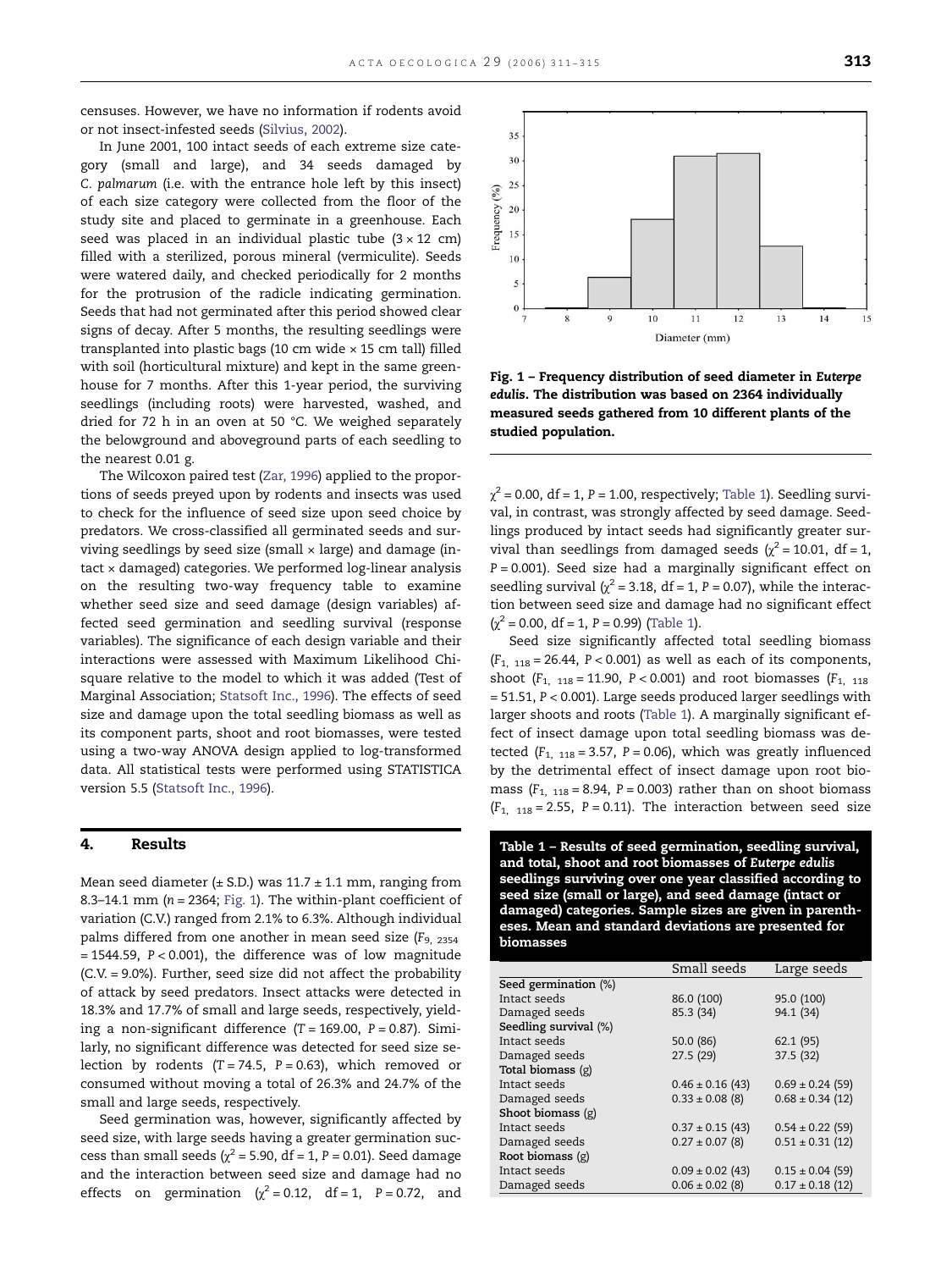<span id="page-3-0"></span>and damage affected neither total biomass  $(F_{1, 118} = 1.48,$  $P < 0.22$ ) nor its component parts (shoot:  $F_{1,118} = 0.45$ ,  $P = 0.50$ ; root:  $F_{1, 118} = 3.08$ ,  $P = 0.08$ ). A close inspection on [Ta](#page-2-0)[ble 1](#page-2-0) reveals that small seeds presented the greatest biomasses differences between intact and damaged seeds.

## 5. Discussion

We did not detect any difference in the probability of predation of E. edulis seeds by either insects or rodents based on the size of seeds, indicating that these seed predators are not sensitive to the range of seed sizes produced by the population of E. edulis studied. These results contrast with other studies showing that, within a plant species, rodents ([Hulme, 1993;](#page-4-0) Brewer, 2001) and insects (Ernst et al., 1989; [Moegenburg, 1996\)](#page-4-0) select certain size classes of seeds to exploit likely based on the amount of energy they offer. The range of seed sizes produced by E. edulis, however, may be too narrow to render any significant difference in seed exploitation by rodents. For instance, Brewer (2001) and [Moe](#page-4-0)[genburg \(1996\)](#page-4-0) found more than 120% variation in the size of the palm seeds they studied, compared with 70% reported here. For insects, contrary to bruchid beetles for which seed size selection was reported (Ernst et al., 1989; [Moegenburg,](#page-4-0) [1996\)](#page-4-0), C. palmarum do not oviposit on E. edulis seeds. If it did, we would expect an active selection of seeds with sufficient reserves to guarantee the successful development of offspring. Moreover, because C. palmarum adults are tiny insects (≈ 1.5 mm total length compared to 13 mm length of a E. edulis seed; [Pizo and Simão, 2001\)](#page-4-0) that usually consume only part of the seeds' endosperm, small and large E. edulis seeds may equally provide enough food for them. Bruchid beetles, in contrast, are much larger than C. palmarum (Ernst et al., 1989; [Moegenburg, 1996](#page-4-0)).

If any advantage is accrued by E. edulis individuals producing large seeds, this is because of greater seed germination success and seedling vigor [\(Lin, 1976;](#page-4-0) Andrade et al., 1996; this study). Other studies have pointed out a positive relationship between seed size and germination success ([Stanton, 1984](#page-4-0); [Khan, 2004\)](#page-4-0), while seedling vigor has been show to be especially important in determining the success of seedlings under competitive conditions [\(Stanton, 1984](#page-4-0); Eriksson, 1999). As a shade tolerant species that produces thousands of easily germinating seeds annually, a persistent bank of E. edulis seedlings occurs in patches of great density where competitive conditions likely prevail. Therefore, seed size may be an important factor determining which individuals succeed in the high density patches of seedlings that one may find in the forest understory [\(Matos and Watkinson,](#page-4-0) [1998;](#page-4-0) [Pizo and Simão, 2001\)](#page-4-0).

Although C. palmarum did not reduce the germination capacity of the seeds they exploit, the subsequent survival of seedlings was negatively affected, probably due to a reduction in the root biomass of the seedlings produced. Because large seeds naturally produce vigorous seedlings and likely loose a relatively smaller proportion of endosperm tissue to C. palmarum, they tend to resist better to the attack of this beetle, which is consistent with the findings of [Mack \(1998\)](#page-4-0). Although the proportion of seeds attacked by this beetle was

low in this study ( $\approx$  18%), it varies annually and may reach 44% over the entire fruiting season in some years ([Pizo and](#page-4-0) [Simão, 2001](#page-4-0); [Pizo and Vieira, 2004\)](#page-4-0). Therefore, in years of intense attack by C. palmarum, plants producing large seeds may have an advantage in terms of seedling survival, partly due to an inherent advantage and partly due to a reduced effect of insect damage.

In conclusion, seed selection by seed predators is not likely a factor promoting the variation in seed size we observed in the E. edulis population. If any selective pressure exists benefiting individuals that produce larger than average seeds, it is apparently in the greater seed germination success and resistance to C. palmarum, and in better seedling performance ([Moles and Westoby, 2004](#page-4-0)). If this is so, it is important to note that even a relatively narrow range of variation in seed size as observed in the E. edulis population studied may translate into differential success of individual plants and, thus, be subjected to natural selection.

### Acknowledgements

We are grateful to the Fundação Florestal do Estado de São Paulo, especially to Jeannete V. Geenen, for making possible our work at Parque Intervales. We thank Valesca Zipparro who kindly collected many E. edulis seeds. We also thank Emerson M. Vieira, and Mauro Galetti for critical comments which greatly improved the manuscript. Financial support came from fellowships from CAPES, FAPESP (no. 98/ 11185-0), and CNPq to CvA, MAP, and LPCM, respectively, and from a FAPESP grant (no. 95/0269-6) for fieldwork and data analysis. The facilities provided by the Departamento de Botânica of UNESP/Rio Claro and a fellowship from CNPq (no. 540481/01-7) to MAP made possible the preparation of this paper.

#### REFERENCES

- Almeida-Scabbia, R.J., 1996. Fitossociologia de um trecho de Floresta Atlântica no Parque Estadual Intervales, SP. Rio Claro, SP. M.Sc. Dissertation, Universidade Estadual Paulista, Rio Claro, Brazil.
- Andrade, A.C.S., Venturi, S., Paulilo, M.T., 1996. Efeito do tamanho das sementes de Euterpe edulis Mart. Sobre a emergência e crescimento inicial. Ver. Brasil. Sem. 18, 225–231.
- Brewer, S.W., 2001. Predation and dispersal of large and small seeds of a tropical palm. Oikos 92, 245–255.
- Clark, D.B., 1996. Abolishing virginity. J. Trop. Ecol. 12, 735– 739.
- Dalling, J.W., Harms, K.E., 1999. Damage tolerance and cotyledonary resource use in the tropical tree Gustavia superba. Oikos 85, 257–266.
- Dalling, J.W., Harms, K.E., Aizprúa, R., 1997. Seed damage tolerance and seedling resprouting ability of Prioria copaifera in Panamá. J. Trop. Ecol. 13, 481–490.
- Eriksson, O., 1999. Seed size variation and its effect on germination and seedling performance in the clonal herb Canvallaria majalis. Acta Oecol. 20, 61–66.
- Ernst, W.H.O., Tolsma, D.J., Decelle, J.E., 1989. Predation of seeds of Acacia tortilis by insects. Oikos 54, 294–300.